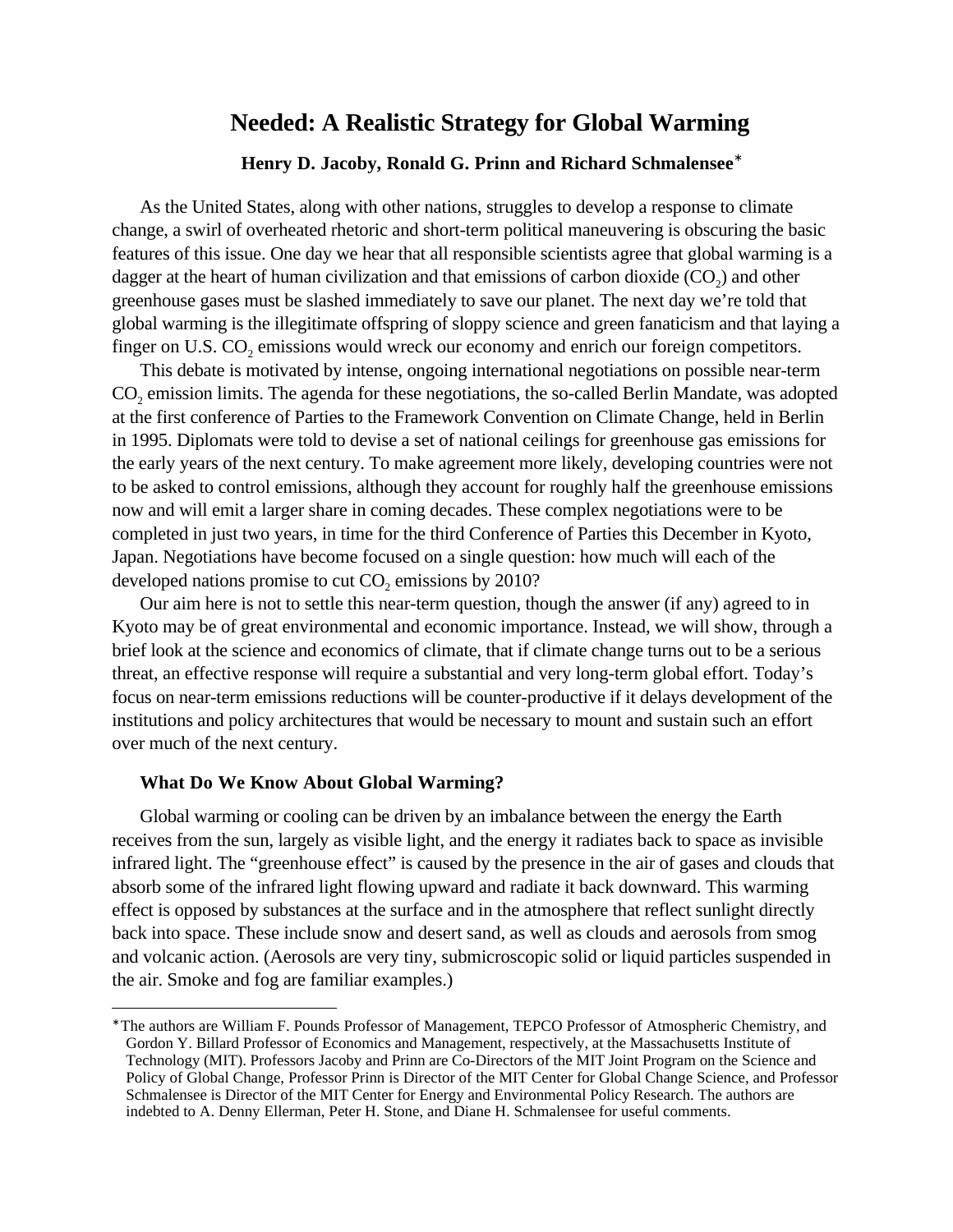The most important greenhouse gas is water vapor, which typically remains for a week or so in the atmosphere. Central to the climate change debate, however, are less important but much longerlived greenhouse gases, most notably CO<sub>2</sub>. Concern arises because the atmospheric concentrations of CO<sub>2</sub> and other long-lived greenhouse gases have increased substantially over the past century. When this happens, the flow of infrared energy to space is reduced, so that, *all else equal*, the Earth receives slightly more energy than it radiates to space. This imbalance, which is often called "radiative forcing," tends to raise temperatures at the Earth's surface. These aspects of the greenhouse effect are not controversial. It is also generally accepted that emissions of  $CO<sub>2</sub>$  from combustion of fossil fuels (primarily coal, oil, and natural gas) are the most important way humans can affect radiative forcing, and that this emitted  $CO<sub>2</sub>$  remains in the atmosphere for a long time, on the order of a century or so. Thus today's radiative forcing reflects, in small part, the  $CO<sub>2</sub>$  emitted when coal was burned to keep President William McKinley warm in the White House.

What is much more uncertain, and the cause of serious scientific debate, is the response to radiative forcing of the complex system that determines our climate. "Climate" is usefully defined as the average of the weather we experience over a ten- or twenty-year time period. In this context, it is important to emphasize that year-to-year changes in weather patterns or storm tracks should not be, but often are, confused with climate change. Some poorly understood processes in the climate system tend to amplify the warming effect of radiative forcing, while others, equally poorly understood, tend to counteract or delay that effect.

To take a familiar example, clouds in the daytime provide a cooling mechanism by reflecting sunlight back to space. But abundant clouds and high humidity at night help keep temperatures high because they contribute to the greenhouse effect. This is why on clear, cloud-free nights we can get rapid lowering of temperatures by tens of degrees Fahrenheit. Unfortunately, the processes that drive long-term changes in daytime and nighttime humidity and cloud cover are not well understood. Similarly, we know that any global warming will tend to be delayed because it takes a lot of heat to warm the oceans, but we're quite uncertain exactly how rapidly heat is carried into the deeper parts of the ocean.

Computer models used to predict climate attempt to simulate these and many other important processes on regional and global scales. These models are remarkable in their complexity and are invaluable tools for scientific research. However, their complexity taxes the capabilities of the world's largest computers. Moreover, they are based on incomplete knowledge about the key processes that control clouds, the ocean circulation, the natural cycles of greenhouse gases, and natural (volcanic) and manmade (smog) aerosols. Current climate models cannot reproduce the succession of ice ages and warm periods over the last 250,000 years, let alone the smaller climatic changes observed over the last century. In addition, climate models are driven by forecasts of emissions of greenhouse gases, and these rest on highly uncertain long-term forecasts of population and economic growth and of technological advance.

To help quantify the uncertainty in climate forecasts, a group of scientists and economists at MIT (including the authors) have recently developed a coupled model of global economic development, climate processes, and ecosystems. This model is unique in its combination of detailed treatments of the relevant natural and economic processes. Within this model, the researchers have explored the consequences of a range of plausible assumptions about future economic development (assuming no regulations are enacted to restrict future greenhouse gas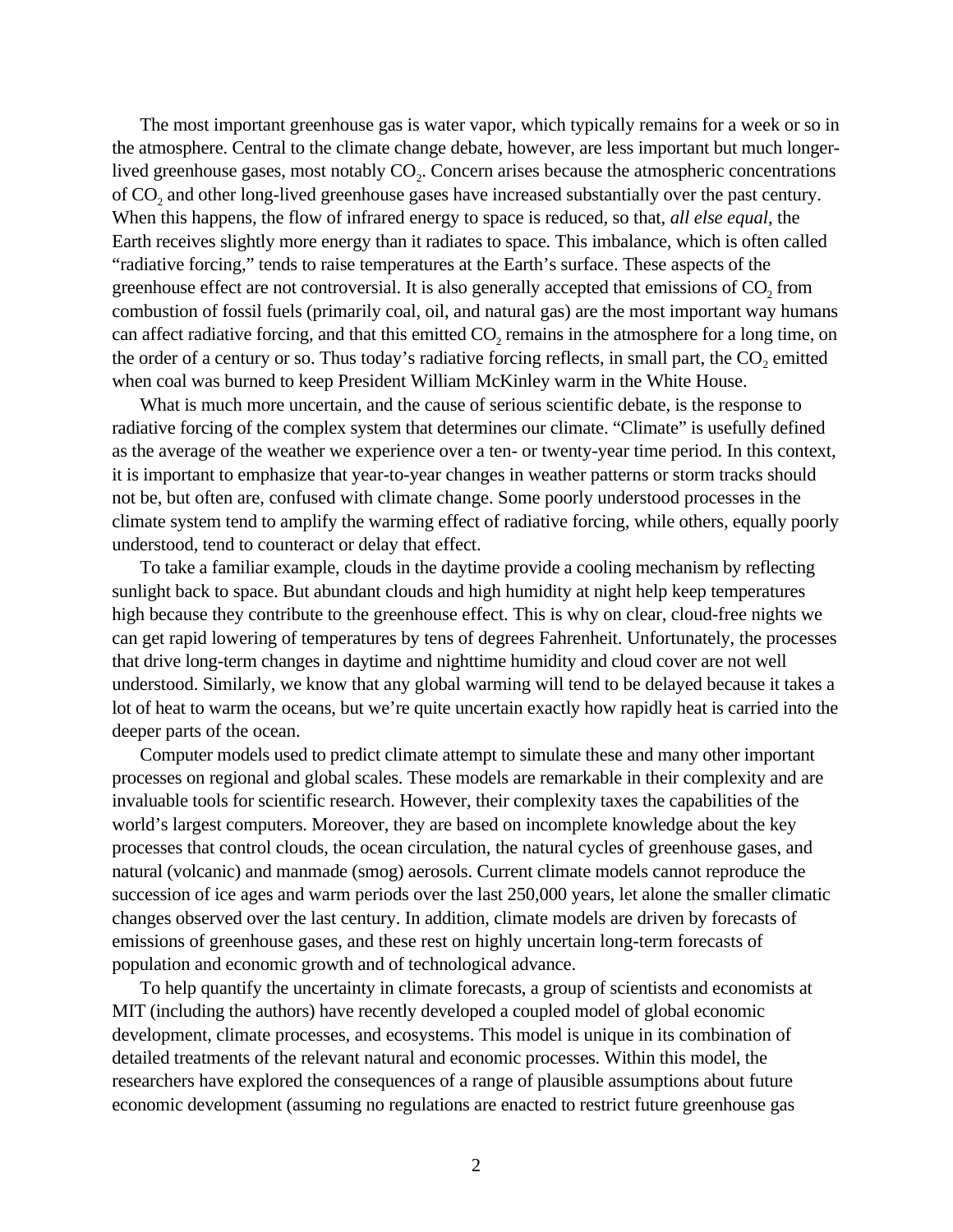emissions) and about fundamental climate processes, to produce a family of seven forecasts of climate change over the next century. Each forecast in the family can be defended as reasonable given current knowledge.

To illustrate the range of uncertainty involved in climate forecasts, the first figure shows the predictions for the change in global average surface temperature from its 1990 value. Temperature increases by the year 2100 as small as two degrees Fahrenheit or as large as nine degrees Fahrenheit can be defended as plausible. About two thirds of the overall difference here is due to uncertainty about climate processes; the other third reflects uncertainty about emissions. Despite a great deal of research, we simply do not know which of these paths (or indeed other plausible paths) we are now on. Indeed, there may be rapid climate changes driven by purely natural processes that are not well handled by any current climate models and are not reflected in any of the forecasts shown here.



Unfortunately, we know less about the likely impacts of plausible changes in climate than about either future emissions or the natural processes determining climate. Warming may increase storm damage, for instance, but it may also decrease it. Almost nothing is known about likely (as opposed to possible) impacts on human health or about the ability of unmanaged ecosystems to adapt to climate change. Civilization has adapted to climate change in the past and can, to at least some degree, adapt to future changes. What we do know suggests that the changes summarized by the lowest path in the figure would do little harm over the next century and might even be beneficial on balance for some countries. Most analysts would agree, however, that the highest path would correspond to significant risks to a variety of important natural processes (including ocean circulation, polar glaciers, and unmanaged ecosystems) as well as to agriculture and other human activity.

In some respects the most important finding of climate research is that the range of possible outcomes is enormous. We believe it is impossible to make sound policy decisions in this field without taking explicit account of this profound uncertainty. In addition, it is plainly vital to continue research aimed at improving emissions forecasts, climate models, and impact estimates in order to narrow the range of plausible forecasts. An important component of this work is the search for a so-called "fingerprint" that would reveal human influence on the climate system.

# **Has Human-Induced Warming Begun?**

Last year, the Intergovernmental Panel on Climate Change (IPCC) declared in its *Summary for Policymakers* that "the balance of evidence suggests a discernible human influence on climate." There were some qualifications and hedging in the *Summary* and much more in the detailed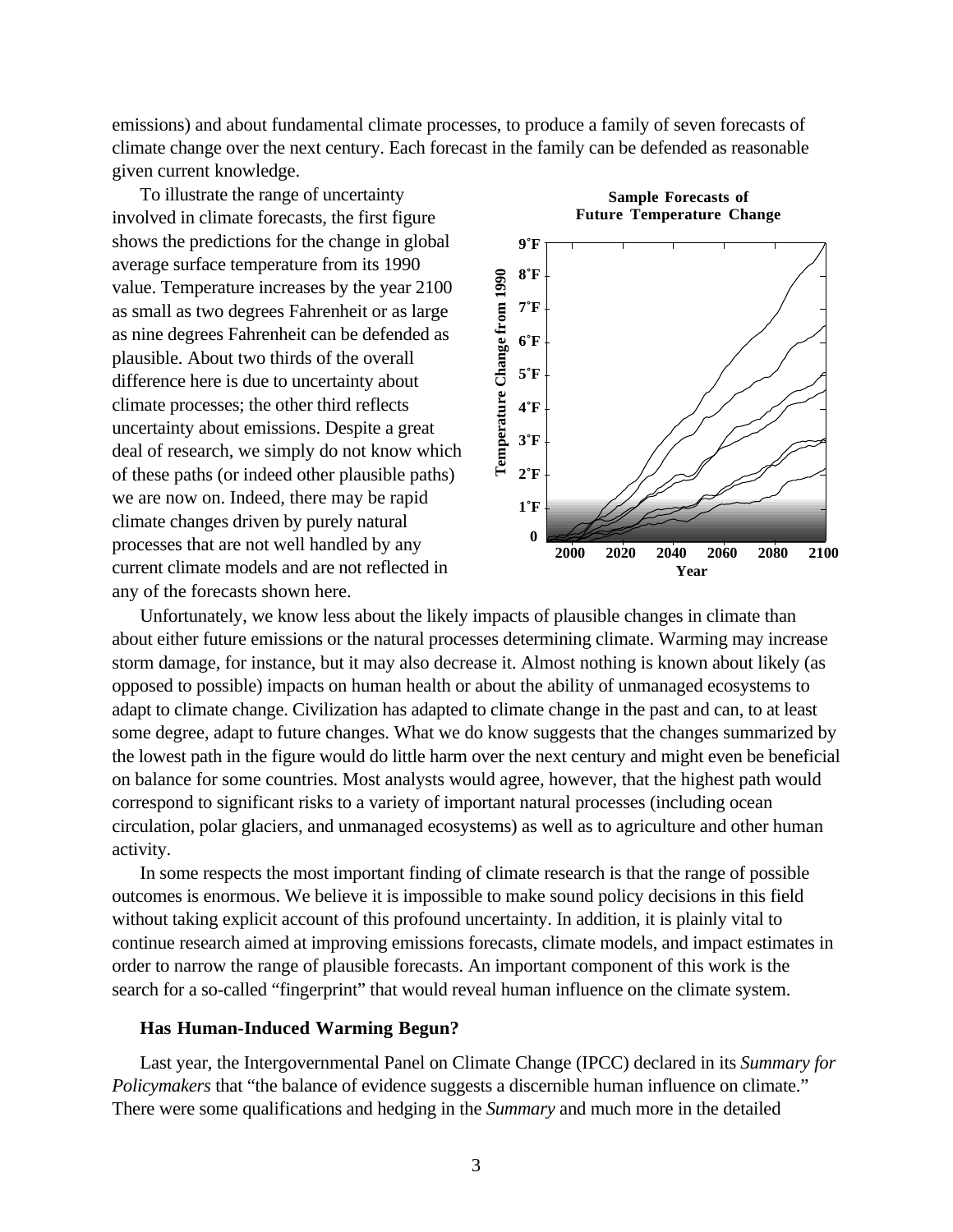Working Group Report upon which it was based. Nevertheless this statement, largely in isolation, was widely reported and has since shaped policy discussions around the world. But was this isolated, unqualified summary statement, written by governments' representatives, a scientifically defensible conclusion?

To establish a human influence on the global climate, we would ideally want to show that the observed global patterns of climate change over the past 100 years, say, are consistent with those predicted by climate models which include human activities such as production of CO<sub>2</sub> and aerosols from fossil fuels, but are not consistent with the patterns predicted when those activities are omitted. The latter predictions would reflect the natural variability of climate—the "noise" out of which the human "signal" (or "fingerprint") must arise for a definitive detection. Unfortunately, current climate models are both uncertain predictors of the climate response to human influences and inadequate tools for assessing natural variability. In addition, data on the global climate and human influences in past decades, and our understanding of the cooling effects of manmade aerosols, are far from ideal.

For these and other reasons, some scientists have been skeptical about the IPCC's "balance of evidence" statement from the beginning. This group has grown substantially over time. Even some scientists who were significantly involved in producing the IPCC statement are now publicly expressing doubts. In an important news report on this subject in the journal *Science* in May 1997, Richard A. Kerr describes the growing skepticism about the original IPCC *Summary* conclusion, and the growing realization that it may be a decade or more before the human effects can be discerned above the noise of natural climate variability.

This does not mean that we should wait to take action until and unless human effects on climate are definitively detected. As the discussion above indicates, we know enough to know that significant global warming, with significant adverse impacts, may occur in the future. It would be irresponsible to ignore such a risk, just as it would be irresponsible to do nothing when you smell smoke at home until and unless you see flames. It would also be irresponsible, of course, to call the fire department and hose down all your belongings at the slightest whiff of what might be smoke.

Nevertheless, the search for a definitive detection of human-induced climate change can provide valuable information for the policy process. The figure above provides a simplified illustration of the point involved. The shaded region at the bottom represents a plausible estimate of the range of natural variability or noise in global mean temperature over the course of a century. As the figure shows, the greater the eventual warming, the sooner observed temperatures will rise above this range, and the signal of a human influence will emerge from this noise. (This conclusion holds whatever the noise level; higher noise levels simply imply later detection, all else equal.) The larger the human effects on climate, the sooner it should be possible to find definitive evidence of those effects, and the stronger will likely be the case for substantial emissions reductions.

## **Should Global Warming Be Stopped?**

If climate change turns out to be a serious problem, the sorts of emissions reductions being fiercely debated in the run-up to the Kyoto meeting will not *by themselves* do much to solve it. Under the Berlin Mandate, emission reductions are to be sought only from countries listed in Annex I to the original climate treaty: the members of the Organization for Economic Cooperation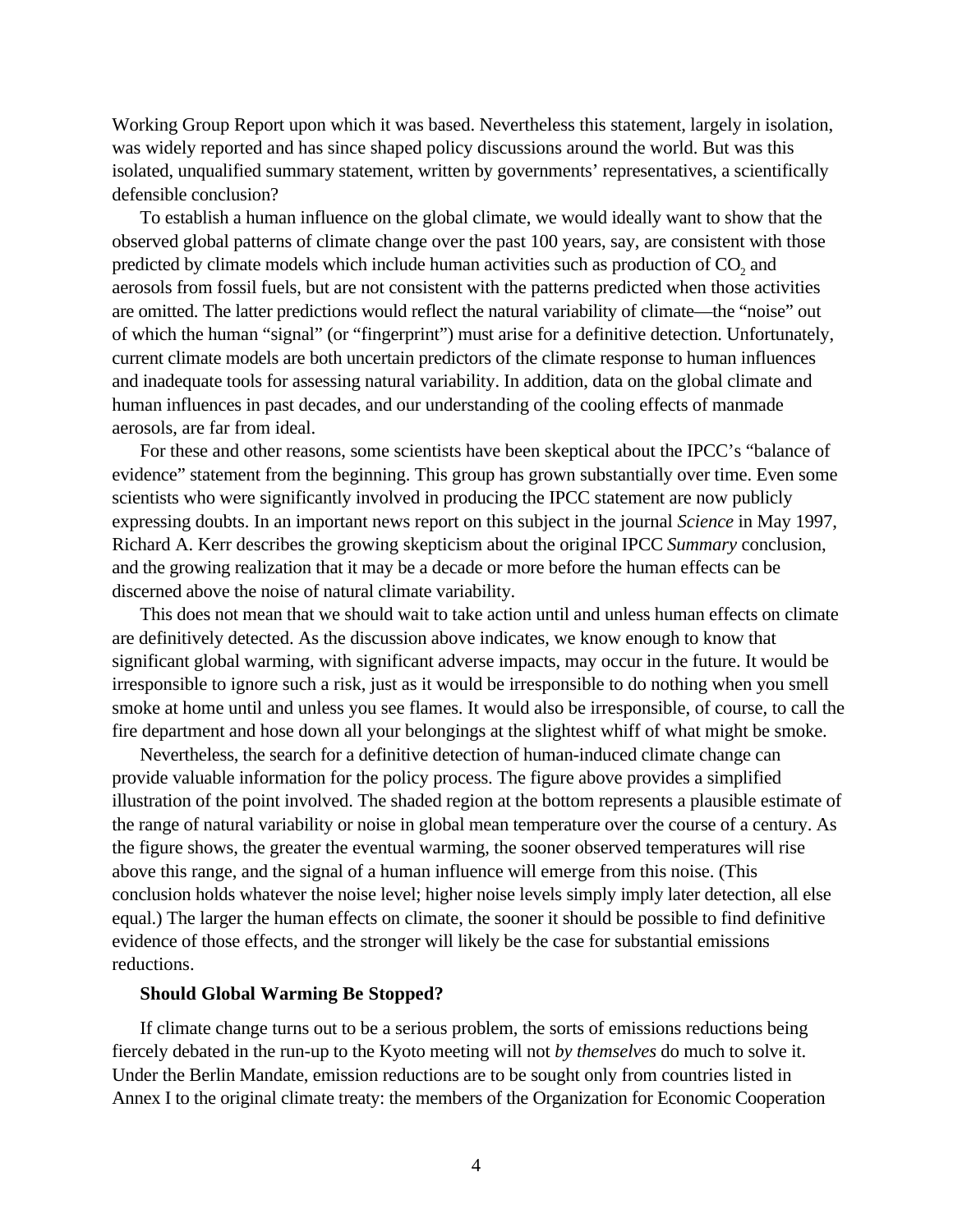and Development (OECD) as of 1990 (Western Europe, the United States, Canada, Australia, New Zealand, and Japan) and the "economies in transition" (Eastern Europe and most of the Former Soviet Union). To illustrate the effects of restrictions limited to these nations, let us consider one of the toughest proposals now on the table: the call by the European Union (EU) to cut Annex I  $CO<sub>2</sub>$ emissions to 15% below 1990 levels by 2010.

When measured not in relation to 1990 but against emissions today or those expected in another 13 years, this proposal would require much more than a than a 15% reduction in most countries. There is little doubt that such sharp cuts in  $CO<sub>2</sub>$  emissions over little more than a decade would be very expensive, even if economic growth were to slow from its pace in recent decades. It would be even harder for Annex I nations to maintain the proposed 2010 level of emissions for the rest of the next century. Yet, largely because of projected emissions growth in the developing world, the MIT climate model shows that such a costly effort by the Annex I countries would reduce projected warming in 2100 by only about 20 percent in the mid-range of the forecasts illustrated in the first figure. If climate change turns out to be a serious threat, this response, by itself, would be inadequate; if it turns out not to be a threat, this response would be a large-scale waste of resources.

A policy aimed at reducing near-term emissions may, if properly designed, be a valuable first step toward a more serious (and even more expensive) response strategy that could be used if we learn that human-induced warming is a serious threat. The Framework Convention on Climate Change calls for stabilizing atmospheric concentrations of greenhouse gases at levels that will avoid "danger" to economies and ecosystems. The European Union, among others, has recommended stabilizing the concentration of  $CO<sub>2</sub>$  in the atmosphere at 550 parts per million, which is roughly twice pre-industrial levels. Doing this would substantially slow (but not stop) climate change. Following the particular path to stabilization at this level that was estimated by the IPCC would lower the projected warming in 2100 in the mid-range forecast in the earlier figure by only about 30%, though it would have larger relative effects in the following century.

Following this EU recommendation would require sharp cuts in global  $CO<sub>2</sub>$  emissions, however, and the Annex I nations almost certainly could not do the job by themselves. We can illustrate the magnitude of the task using a mid-range forecast from the set shown in the first figure, along with the IPCC's estimate of a global emissions path that would lead to the 550 parts per million target. The second figure shows the maximum Annex I emissions consistent with this path, assuming that non-Annex I nations accept no restrictions. (To calculate the emissions allowed to Annex I countries, we simply subtracted the forecasted non-Annex I emissions from the global total.) Without participation by the developing world, emissions by Annex I nations would somehow



**Allowed Annex I Emissions Under Stabilization**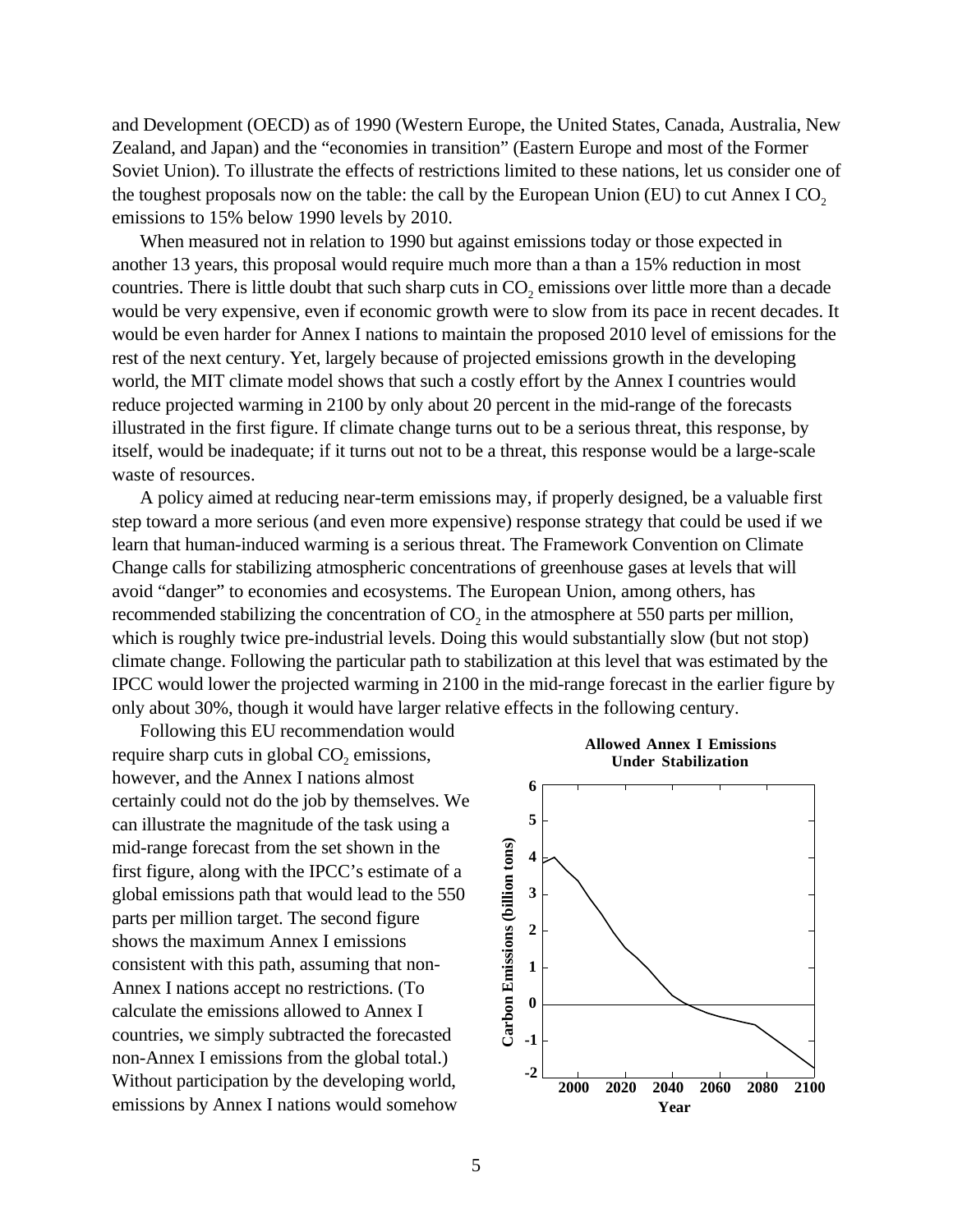have to become negative around the middle of the next century! Even a total ban on all use of fossil fuels in all developed nations within a few decades would not do the job.

Of course, if the richer nations continue to reduce emissions over time some voluntary abatement by non-Annex I nations would probably occur. Over the coming decades, some non-Annex I nations will no doubt become wealthy enough to join the Annex I emissions reduction club voluntarily. But the countries most likely to do this account for only a small fraction of projected non-Annex I emissions. In China, India, Indonesia, Brazil, and other high-population, high-emissions countries, income growth seems unlikely to stimulate voluntary abatement much before the end of the next century. Until then, these nations will be more concerned with feeding themselves and their children than with protecting their grandchildren from potential global warming. Thus, if the rich countries want to stabilize greenhouse gas concentrations, they will have to pay poor countries to reduce their emissions. Rough estimates of the costs that would be involved, even assuming fully efficient abatement policies and neglecting costs of monitoring and enforcement, imply massive international transfers of wealth on a scale well beyond anything in recorded history.

## **What Should We Do Now?**

There is little or no political support today for a long-term commitment to such a Herculean effort. Moreover, since climate change could turn out to be relatively harmless, making such a commitment now would make little economic sense. On the other hand, since climate change may also be a significant threat, it would make no more sense to do nothing. Unfortunately, there are no simple rules that can be relied upon to tell us what to do. We must consider costs and risks and take actions in the face of profound uncertainty about their consequences.

In such a setting, it is important not to lose the long-term perspective. Today's actions should aim to reduce the costs of massive global emissions reductions, in case advances in climate science show such reductions to be desirable. Investments in new technology and in the development of policy architectures and institutions are particularly attractive in this regard. While it is almost certainly too late to agree on investments of this sort before December's Kyoto meeting, that meeting is but one step in what will very likely be a long political and diplomatic process. Whatever else happens there, the participants will produce some sort of "Kyoto Mandate" to guide the next round of international negotiations. That Mandate should focus the process on investments with long-term benefits.

The potential value of investments in new technology is clear. It may well prove impossible to slow warming appreciably without condemning much of the world to poverty unless carbon-free energy sources become roughly competitive with conventional fossil sources. Further, a serious attempt to produce important new technological options would be cheap relative to the cost of controlling emissions resulting from the use of current technologies. The range of possible options is wide, stretching from solar electricity to the continued use of fossil fuels with capture and sequestration of the  $CO<sub>2</sub>$  their combustion produces.

Unfortunately, we know too little about what produces fundamental technical change. The available evidence points to the importance of marketplace incentives for private sector research and development and (with somewhat more controversy) to public expenditure on basic research and fundamental technologies. Politicians love to call for more research instead of more regulation, but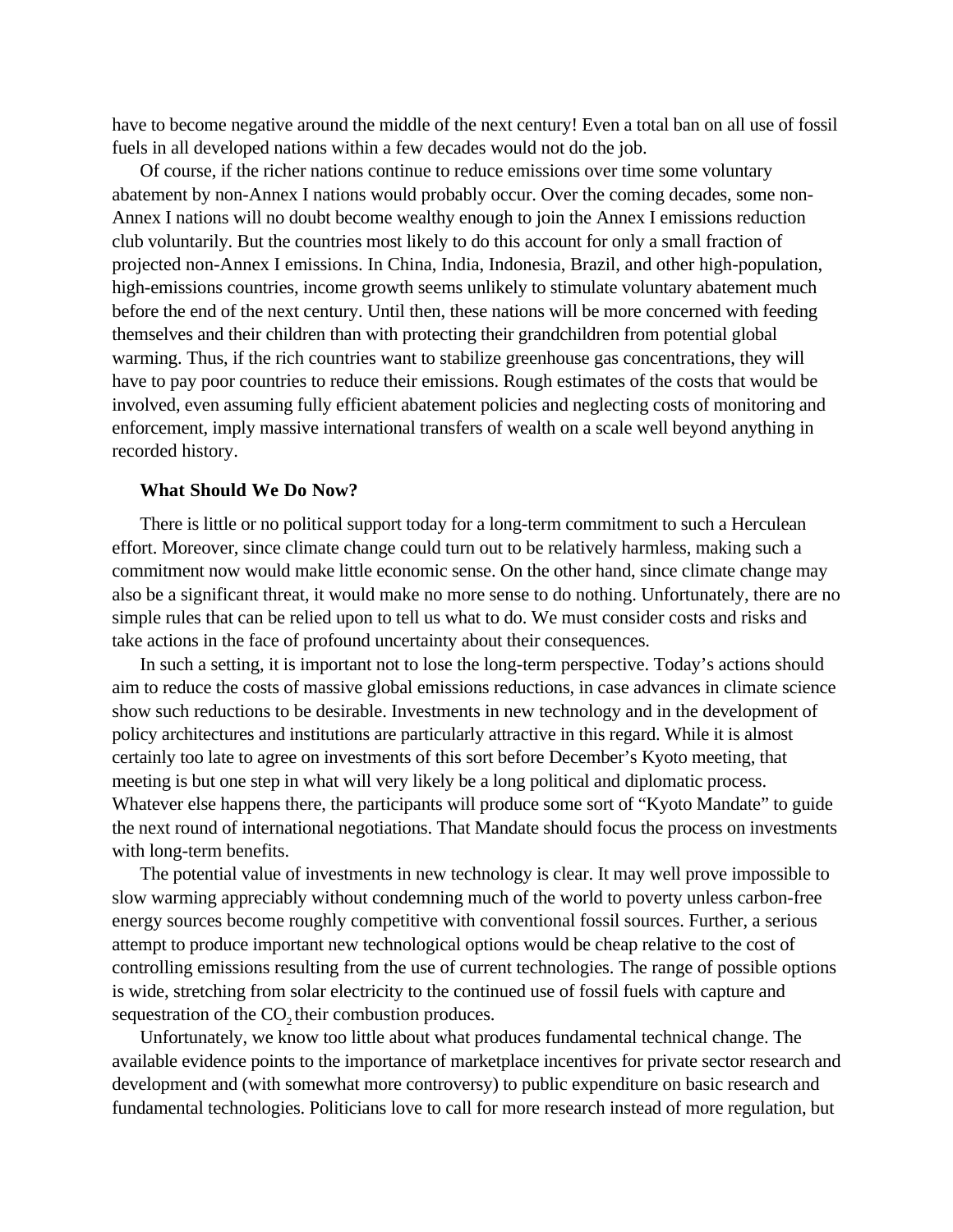we see only a tiny and diminishing commitment to the development of greenhouse-friendly technology by those countries most capable of performing it.

It is at least as important to begin the development of an institutional structure for managing global emissions agreements that can evolve easily over time. Such a structure must be able to adjust the stringency of abatement effort to the evolving science, giving incentives for national participation but accommodating failures along the way, and to provide compensation to induce participation by the developing world.

This is a tall order, and we do not pretend to know the best design. Some useful insight and perspective can be gained from the international trade regime developed under the General Agreement on Tariffs and Trade (GATT), now the World Trade Organization. This regime has grown and evolved over time, adding countries and goods along the way, peacefully resolving substantial conflicts in national economic interests, contributing importantly to global economic growth, and producing a stunning success by the standards of international affairs. But it has taken 50 years of hard work to do this!

In this connection, experimenting with national emission ceilings of the type that are the neartotal focus of the Berlin Mandate process may be of long-term value. Naturally, one objective of such an effort is to make actual reductions in the quantities of greenhouse gases we would otherwise put into the atmosphere over the next decade or two. We do not belittle this motivation. But it should not be allowed to completely dominate the design of international agreements in this area. Such experiments will be of long-term value only to the extent that they facilitate development of sets of possible policy measures, a policy architecture if you will, that can, if necessary, contribute to effective and cost-efficient stabilization of greenhouse gas concentrations. This architecture would need to address all important sources and sinks of significant greenhouse gases, not just CO<sub>2</sub> produced from fossil fuels. Such a system would need to provide for reliable emissions monitoring and for some system of sanctions for those who violate their obligations. A host of other important issues must also be confronted.

For example, since global participation will be necessary if global emissions are to be reduced, it is important to structure any Annex I targets and timetables to facilitate the inclusion of non-Annex I countries. This involves, at a minimum, development of a regime to govern climate-related international wealth transfers. In this regard, the Berlin Mandate's exclusive focus on Annex I countries is a double-edged sword. On the one hand, unless the rich nations control their emissions first and support abatement by poor nations, the latter are unlikely even to slow their emissions growth. On the other hand,  $CO<sub>2</sub>$  emissions controls will raise the cost of producing energyintensive goods in Annex I countries, tending to encourage the development of energy-intensive industries in non-Annex I nations. (This is sometimes referred to as "emissions leakage.") Once this has happened, non-Annex I nations will be more reluctant to take actions to curb the  $CO<sub>2</sub>$ emissions that have become a more important source of wealth. Attempts by the rich Annex I countries to use trade policies to slow the migration of energy-intensive industries to poorer nations may create major international tensions.

In order to minimize the global cost of CO<sub>2</sub> emissions reductions, the cheapest abatement opportunities should be exploited first. In principle, a regime involving emissions trading, like that used to control sulfur dioxide pollution in the U.S., could contribute substantial savings. But this approach, which has been advanced by the U.S. in the ongoing negotiations, runs into a problem